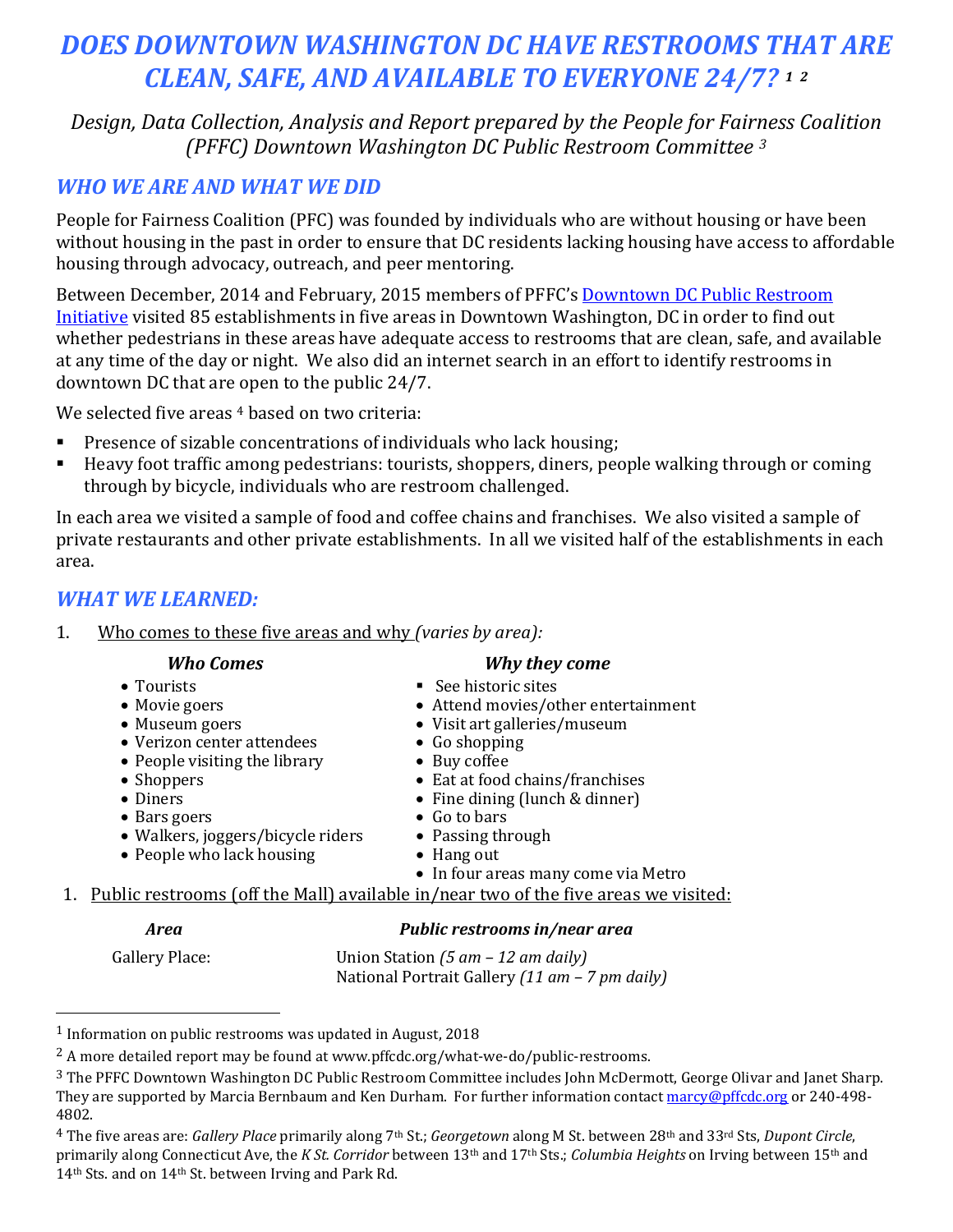|                   | National Building Museum (10 am – 5 pm Mon – Fri, 11am – 5 pm Sunday) |
|-------------------|-----------------------------------------------------------------------|
| K Street Corridor | Lafayette Park (7 $am - 3$ pm daily)                                  |
|                   | White House Visitors Center (7:30 $am - 4$ pm daily)                  |
| Dupont Circle     | $---$                                                                 |
| Georgetown        |                                                                       |
| Columbia Heights  |                                                                       |

2. Restrooms available in private restaurants and food/coffee chains and franchises in the five areas we visited

Of the 85 establishments that we visited, a little over half (43) let us use their restrooms. - - - - - - -

99% of the restrooms that we entered were clean & safe - - - - - - -

74% were in private restaurants 49% were in coffee/food chains & franchises - - - - - - -

Restrooms available from 5 am until midnight: *Gallery Place & Dupont Circle* No restrooms available until 10 am:<br>
Verv few restrooms available after 6 pm:<br> *K St. Corridor* Very few restrooms available after 6 pm: - - - - - -

None were clearly marked as having restrooms open to the public.

#### 3. Clean, safe restrooms in/near downtown DC that are open 24/7 .

We identified 7 facilities with restrooms open 24/7 that are clean and safe: only 2 are open to the public; the remaining 5 are privately owned and can choose to limit access.

| T ANIIL YICƏN QOIIIƏ                              | <i>LIVALCIV UWIICU</i>                    |
|---------------------------------------------------|-------------------------------------------|
| Lincoln Memorial (900 Ohio Dr. NW),               | Giant Food (1345 Park Rd, NW),            |
| <i>Jefferson Memorial, (708 E Basin Dr., SE),</i> | <i>Safeway</i> (1855 Wisconsin Ave. NW,), |
|                                                   | <i>Safeway</i> , (490 L. St. NW),         |
|                                                   | $7 - 11$ , (504 19 <sup>th</sup> St NW)   |
|                                                   | Subway (1600 Connecticut Ave NW)          |

 *Public Restrooms Privately Owned*

- - - - - - -

Columbia Heights and Dupont Circle were the only areas we visited that have a restroom open 24/7. To get to the nearest restroom in the other four areas that are open 24/7, it is necessary to walk between a half-mile and 1 mile.

The Lincoln & Jefferson memorials, the only two in all of DC with public restrooms open 24/7, are between 1.5 and 2 miles from nearest downtown area that we visited and require walking in areas that aren't well lit.

- - - - - - - -

There are no signs indicating that these restrooms exist, and none are clearly marked *OTHER FINDINGS*

#### 1. Restrooms at metro stops are for customers only

However, very few metro stops have signs posted indicating that their restrooms are open to customers